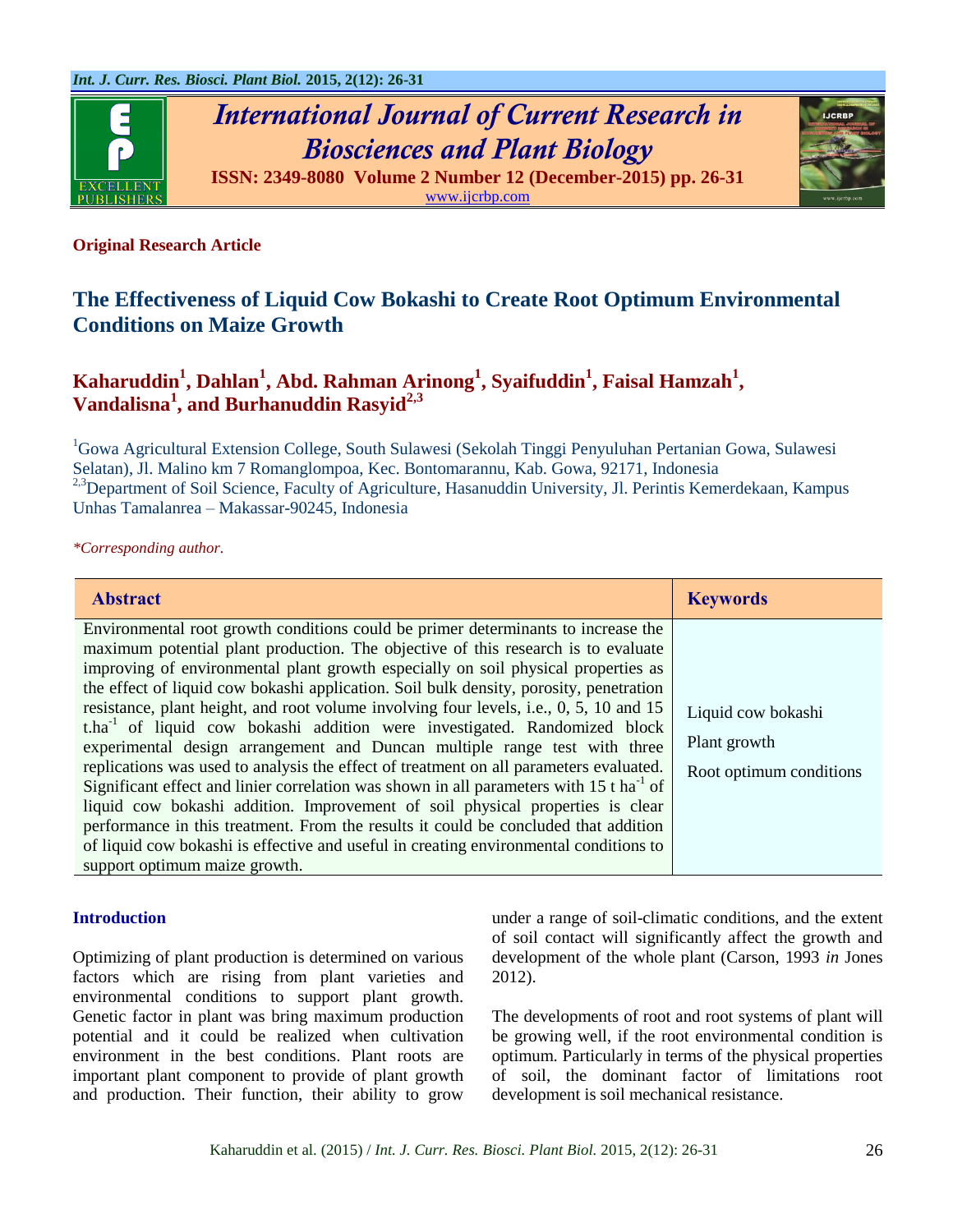Islami and Utomo (1995) explained that soil structure and texture were the main physical properties directly affected by mechanical resistance process. It process was related to soil compaction and soil strength which could be determined growth and development of roots. Hazelton and Murphy (2007) was indicated that root growth is largely restricted to existing pores, planes of weakness or cracks between soil structural units or peds Improving soil physical properties to support plant growth environment using organic matter has been suggested as affect root growth (Canellas et. al., 2002, Giorgi et. al. 2008, Baldi and Toselli, 2013), change in physico-chemical and biological (Bouajila, and Sanaa**,**  2011), soil conditions and plant growth (Passioura, 2002). The application of OM to the soil may by increasing inorganic ions and humic substances that induce a proliferation of lateral roots and root hairs and cause a higher differentiation rate of root cells (Concheri et al. 1996). Organic matter could be contributes directly as a binder and indirectly affect the porosity and water content. Interactions between soil strength, bulk density, and water content as well as its relationship with mechanical resistance of roots (Hamblin, 1985). Furthermore as described by Rosmarkam and Yowono (2002) that application of organic matter will assisting of soil tillage, especially in soils with heavy clay texture and soil will be easily penetrated by plant roots.

Plant root support development and its relation to rhizosphere environment management would be the key in successful plant production. Therefore, improvement of environmental conditions to serve optimum rooting growth was become challenging study. Application of organic matter in bulky form as compost, crop residue, various manure sources have been many used in agriculture field for various objectives. Recently, liquid bokashi from animal husbandry by-product was interesting organic matter resource to be applied for improvement of plant growth environment. In that relation, this study have objective to evaluate the effectiveness of liquid cow bokashi to create optimum root environmental conditions, especially in relation to physical, mechanical of root resistance, and plant growth.

# **Materials and methods**

Field experiment was conducted in Inceptisols soil type (Soil Taxonomy, NRCS-USDA, 2003) at experimental farm of Gowa Agricultural Extension College, South Sulawesi, Indonesia. Plot experiments were arranged in 2 m x 2 m, and it was plough twice before planting. In the last plough liquid cow bokashi was sprinkled in each plot experiment as the level of each treatment. Liquid cow bokashi was incubated in the field for two weeks, after incubation maize was planting with planting space 75 cm x 25 cm.

Randomized block design arrangement with three replications was applied in this experiment. The treatments were designated in 4 (four) concentrations: 0  $t.ha^{-1}$  (without liquid cow bokashi), 5  $t.ha^{-1}$  liquid cow bokashi, 10 t.ha<sup>-1</sup> liquid cow bokashi, and 15 t.ha<sup>-1</sup> liquid cow bokashi, respectively. Each plot received a basal fertilizer of 300 kg.  $ha^{-1}$  Urea (applied in 3 splits), 150 kg ha<sup>-1</sup> SP-36 and 100 kg ha<sup>-1</sup> KCl. Soil sample analysis was done at Biotechnolgy Laboratory, Gowa Agricultural Extension College.

In this study, some parameters related to soil fertility were considered, i.e. soil physical properties measured, soil porosity, bulk density was determined by the core method and penetration resistance was measured with a cone-penetrometer (Yamanaka method). Measurements of plant height and root volume were also done to evaluate the treatments effect on plant performance.

For all data collected, the differences between means were evaluated by analysis of variance (ANOVA) and standard error test by Kerlinger, (1990) was used. Duncan's multiple range test was applied to test the significantly differences between treatments. Statistical analyses were carried out using SPSS statistical program.

# **Results and discussion**

# **Bulk density**

Bulk density is a dynamic soil property, altered by cultivation, compression by animals or machinery, weather, and loss of organic matter. The difference of bulk density as the effect of introducing liquid cow bokashi was shown in Table 1. Effect of each treatment analysis using Duncan multiple range test was found that application of liquid cow bokashi resulted in significant effect on bulk density with  $15$  t.ha<sup>-1</sup> treatment being the best result. Result also shown that application of 15 t.ha<sup>-</sup> <sup>1</sup> improved soil bulk density to 1.1067 Mg m<sup>-3</sup> compared with control (1.1933 Mg  $m^{-3}$ ). Application liquid cow bokashi of 5 t.ha<sup>-1</sup> and 10 t.ha<sup>-1</sup> were not significant effect but it still difference when compared with control.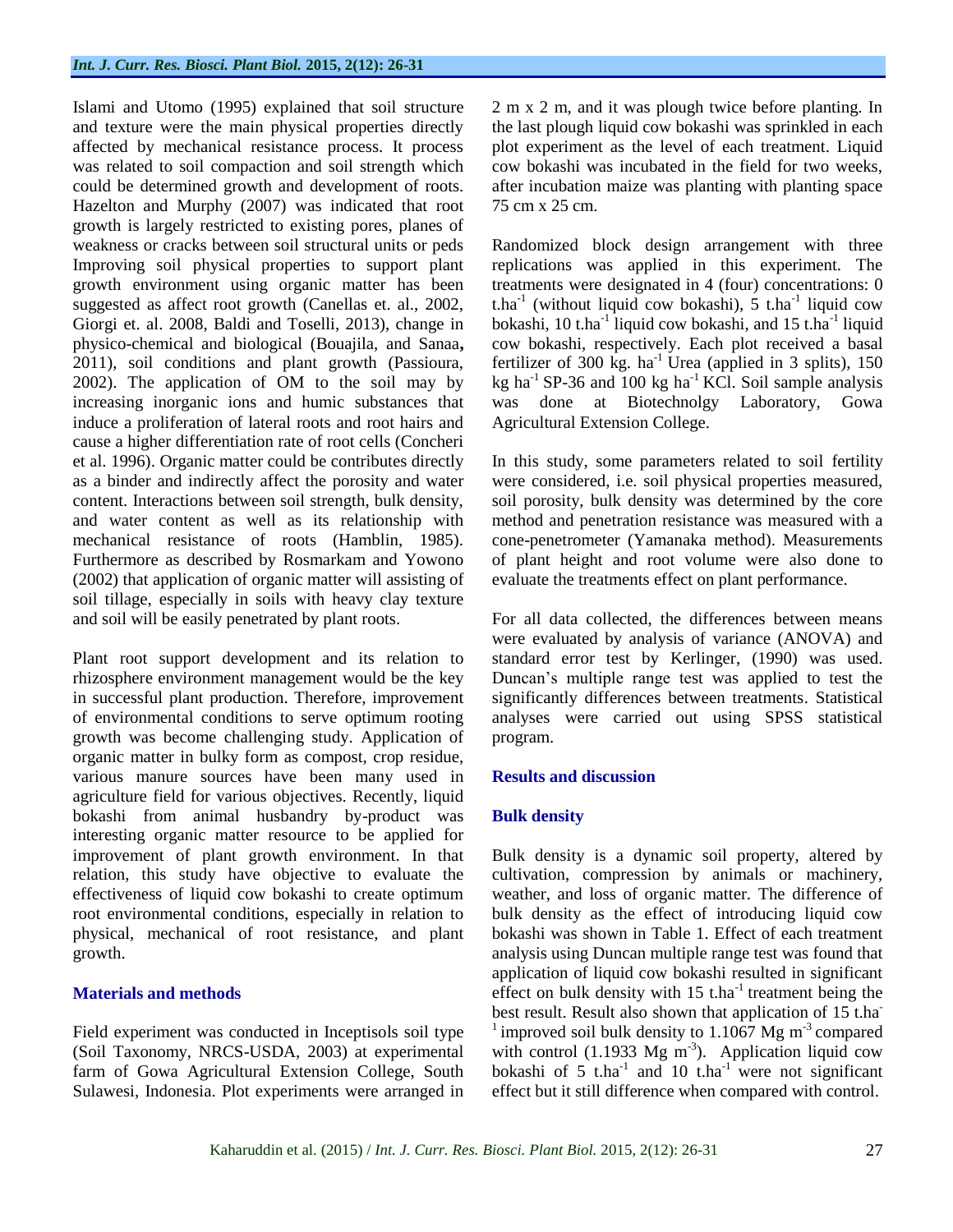| <b>Treatment</b>                                         | Soil bulk density (Mg m <sup>-3</sup> ) <sup>*</sup> |
|----------------------------------------------------------|------------------------------------------------------|
| $0$ t.ha <sup>-1</sup>                                   | $1.1933^{a}$                                         |
| $5$ t.ha <sup>-1</sup>                                   | $1.1667^b$                                           |
| $10$ t.ha $^{-1}$                                        | $1.1400^c$                                           |
| $15$ t.ha <sup>-1</sup>                                  | $1.1067$ <sup>d</sup>                                |
| *The value with same letter is not significant different |                                                      |
| at Duncan multiple range test $\alpha$ 0.05.             |                                                      |

#### **Table 1. Average of soil bulk density value at various of liquid bokashi dosage.**

These data also showed a negative linear relationship between increasing of liquid cow bokashi followed with decreasing of soil bulk density (Fig. 1). The relation of the treatments and bulk density was shown by the equation of  $y = -0.0057 x + 1.1947$  and the coefficient of determination 0.9968. The equation means that the 99.68% of decreasing in soil BD was affected by the addition of liquid cow bokashi.

#### **Fig. 1: Relationship between liquid cow bokashi with soil bulk density.**



Reducing of soil bulk density as a result of liquid cow bokashi application might be expected due to interactions of various processed between soil, organic matter, and living microorganism. As mentioned by Dexter (1988) that soil microbiological activity would be improved soil physical properties, especially in improving soil pores and it made effect to decreasing soil bulk density. The other process related to decreasing of bulk density could be drive of dilution effect resulting from the mixing of organic matter addition (OM) with the denser mineral fraction of the soil as explained by Powers et al., (1975). This process could be associated to variable containing of lignin and polyphenols, which influence decomposition and mineralization rates (Vanlauwe et al., 1997) and its build an improvement and stable instantaneous effect on aggregation Debosz et al. (2001). The result was shown clear effect of liquid cow bokashi in improving environmental plant growth through decreasing soil bulk density.

# **Soil porosity**

Addition of liquid cow bokashi and soil porosity was significantly interacted as shown in Table 2. Soil porosity was reached to  $58.24\%$  on 15 t.ha<sup>-1</sup> of liquid cow bokashi treatment. Between treatment of 5 t.ha<sup>-1</sup> and 20  $t.ha^{-1}$  was not significant effect to soil porosity (55.98% and 56.98%, respectively). At the whole result application of liquid cow bokashi could be improved soil porosity better than without this treatment (control).

| Table 2. Average of soil porosity at various of liquid cow |  |  |  |
|------------------------------------------------------------|--|--|--|
| bokashi treatments.                                        |  |  |  |

| <b>Treatment</b>                                      | Soil Porosity $(\%)^*$                                 |
|-------------------------------------------------------|--------------------------------------------------------|
| $0$ t.ha <sup>-1</sup>                                | 54.97 <sup>a</sup>                                     |
| $5$ t.ha <sup>-1</sup>                                | $55.98^{b}$                                            |
| $10$ t.ha $^{-1}$                                     | $56.98^\circ$                                          |
| $15$ t.ha <sup>-1</sup>                               | $58.24^{d}$                                            |
|                                                       | *The value with same letter is meaning not significant |
| different at Duncan multiple range test $\alpha$ 0.05 |                                                        |

Interaction analysis between liquid cow bokashi and soil porosity was found a positive linear relationship (Figure 2). The regression equation was  $y = 0.2162 x + 54.9210$ and the coefficient of determination was 0.9967. Using this interaction, it could be concluded that 99.68% of soil porosity differences depend to application of liquid cow bokashi.

**Fig. 2: Relationship between liquid cow bokhasi application with soil porosity.**



Soil porosity was significant change with addition liquid cow bokashi. It was demonstrated that liquid cow bokashi have a positive effect on soil physical properties by increasing soil porosity that was favourable to root growth. Studies on soil porosity was shown increasing of the number of total transmission pores when organic matter applied (Passioura, 2002; Vignozzi et al., 2005). In generally, increasing of total soil pore was indicating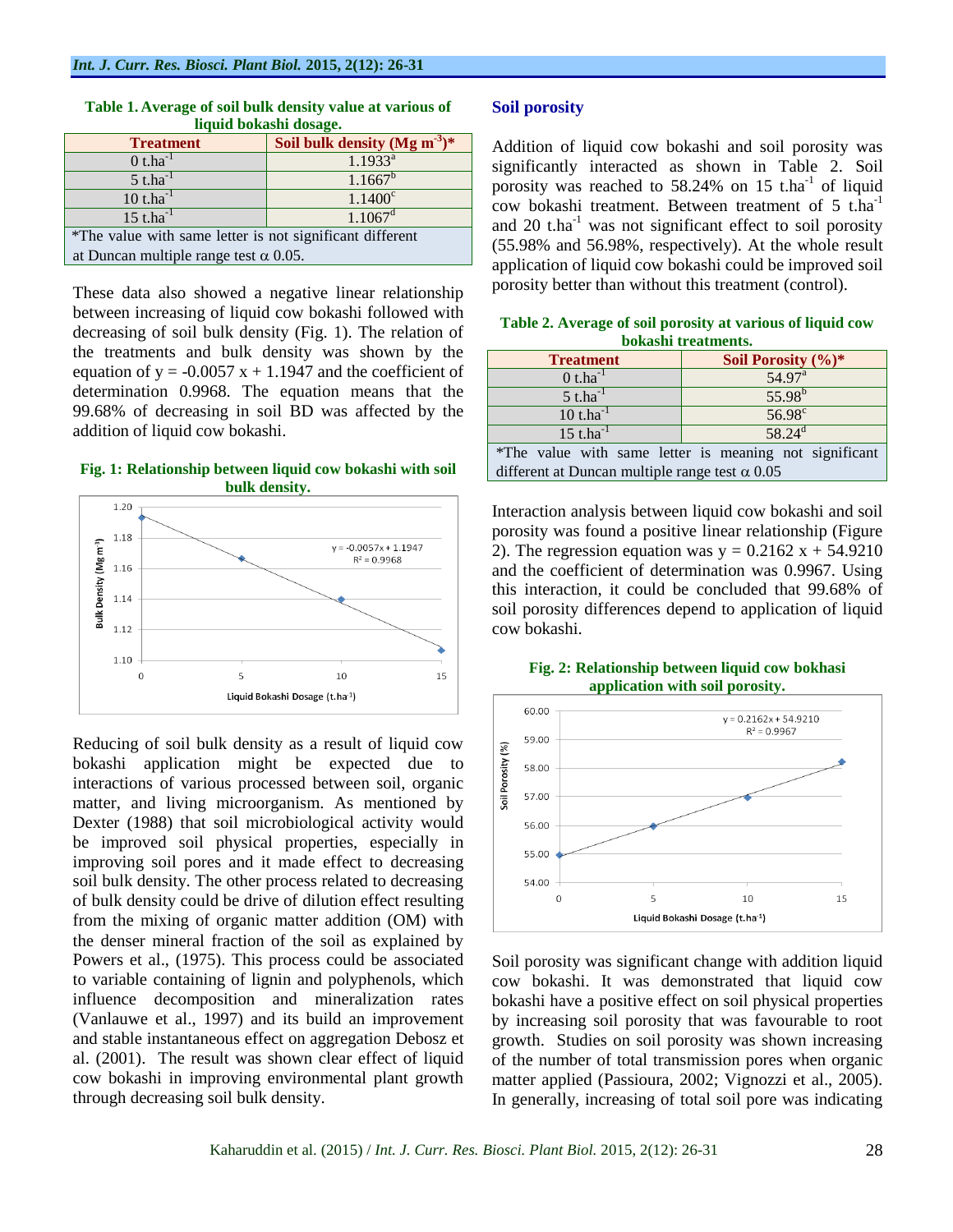the soil revealed a better structural stability when applying liquid cow bokashi and finally it was served better root extension.

### **Soil penetration resistance**

Significant effect analysis using Duncan multiple range test on liquid cow bokashi treatment to soil penetration resistance was found that application of  $15$  t.ha<sup>-1</sup> decreased to70.58 kPa and significantly different with other treatment (Table 3). Between treatment of  $5$  t.ha<sup>-1</sup> and 10 t.ha<sup>-1</sup> was not significant effect to soil penetration resistance but it difference when compared to control. In general, application of liquid cow bokashi allowed better soil penetration resistance. The results showed that the application liquid cow bokashi improved soil penetration resistance (94.50, 85.17 and 70.58 kPa, respectively) when compared with control (114.33 kPa).

**Table 3. Average of soil penetration resistance at various of liquid cow bokashi application.**

| <b>Treatment</b>                                        | <b>Soil Penetration Resistance</b><br>$(kPa)*$ |
|---------------------------------------------------------|------------------------------------------------|
| $0$ t.ha <sup>-1</sup>                                  | 114.33 <sup>a</sup>                            |
| $5$ t.ha <sup>-1</sup>                                  | $94.50^{b}$                                    |
| $10$ t.ha $^{-1}$                                       | $85.17^{\circ}$                                |
| $15$ t.ha $^{-1}$                                       | $70.58^{d}$                                    |
| * The value with same letter is meaning not significant |                                                |
| different at Duncan multiple range test $\alpha$ 0.05   |                                                |

These data also showed a negative linear relationship between the increasing of liquid cow bokashi with decreasing soil penetration resistance (Figure 3). The regression equation was  $y = -2.8116 x + 112.2320$  and the coefficient of determination 0.9809. It means that 98.09% decreasing of soil penetration resistance was determined by the addition of liquid cow bokashi.

Soil penetration resistance is a representing of soil hardness or soil strength which was characterized by the presence of soil compaction or decrease of macropores (Gusli, 1998). Maintaining the aggregate structure is important for plant productivity as the aggregate structure can influence soil strength and mechanical resistance to emergence and root growth. Letey (1985) explained that normal plant growth needed low soil strength or low soil bulk density, which can be penetrated by plant roots. Utomo et al. (1991) was obtained a relationship between soil penetration index with decreasing soybean production.





Taylor et al. (1972) have found that growth of plants roots faster at low mechanical resistance. The study result could be suggesting that liquid cow bokashi application would be improved soil penetration resistance and it effective to support root growth environment.

# **Plant height**

Plant height could be indicating their performance to the effect of liquid cow bokashi application. As can be seen in Table 4, application liquid cow bokashi resulted in significant increase plant height, with the treatment 15 t.ha<sup>-1</sup> being the highest result  $(148.00 \text{ cm})$ . In the treatments of 5 t.ha<sup>-1</sup> and 10 t.ha<sup>-1</sup> were not significantly different to plant height, but it difference compared to control.

| Table 4. Average of plant height at various liquid cow |  |
|--------------------------------------------------------|--|
| bokashi treatments.                                    |  |
| <b>Plant Height (cm)*</b>                              |  |
|                                                        |  |

| пеания                                                 | Train rieight (Cin) |
|--------------------------------------------------------|---------------------|
| $0$ t.ha <sup>-1</sup>                                 | $122.00^a$          |
| $5$ t.ha <sup>-1</sup>                                 | $128.33^{b}$        |
| 10 $t.ha^{-1}$                                         | $133.33^{b}$        |
| 15 t.ha $^{-1}$                                        | $148.00^{\circ}$    |
| *The value with same letter is meaning not significant |                     |
| different at Duncan multiple range test $\alpha$ 0.05. |                     |

A positive linear relationship between treatments of liquid cow bokashi dosage with plant height (Fig. 4). The relationship equation was  $y = 1.6600 \text{ x} + 120.4650$ and the coefficient of determination value is 0.9363. The equation means that 93.3% of the increasing of plant height was determined by increasing of liquid cow bokashi application. The environmental growth conditions in upper part and below soil surface might be observed on plant height.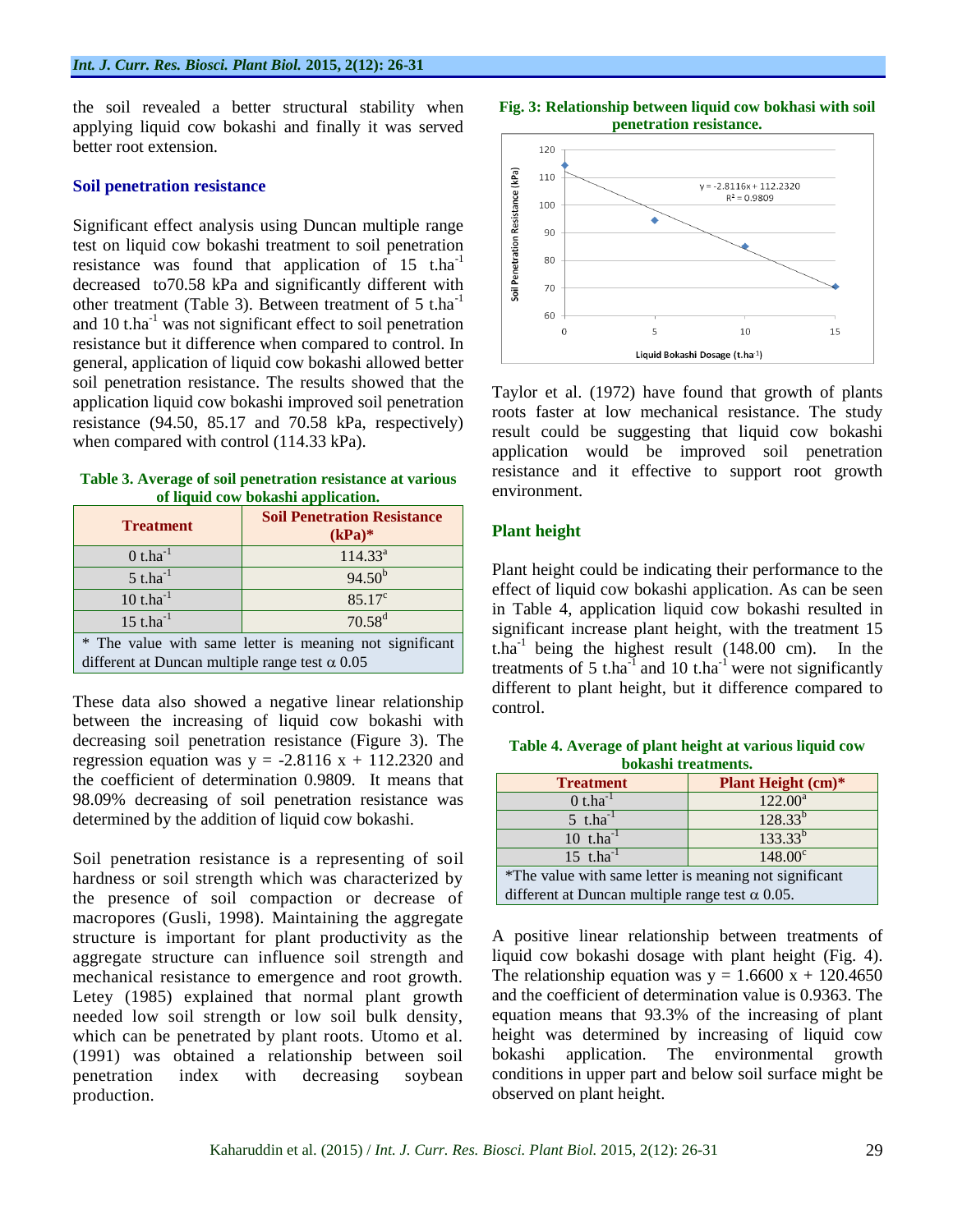

#### **Fig. 4: Relationship between liquid cow bokhasi with plant height of maize.**

Nutrient availability in the soil and the ability of plant to uptake that nutrient were the cycling of soil-plant nutrients which was the beneficial of organic matter could be supply chemical and nutritional plant growth demand (Bot and Benites, 2005). This experiment result was shown at least 20% increasing of plant height by application of  $15$  t.ha<sup>-1</sup> liquid cow bokashi. The result also shown the influence of liquid cow bokashi to support plant roots in absorb and uptake available nutrient around the rhizosphere. The addition of organic matter into soil would be improved soil properties and directly affect root development and the ability of roots to absorb water and nutrients.

# **Root volume**

The total number of plant roots could be used as indicator of growth development and plant response to the rhizosphere environment. Significant differences analysis of the each treatment using Duncan multiple range test was shown that application of liquid cow bokashi significantly difference compared to control (Table 5). Application of  $15$  t.ha<sup>-1</sup> was the highest roots volume (370.00 cc), and it was significantly different to other treatment. There was not significantly different in total roots volume between addition of  $5$  t.ha<sup>-1</sup> (338.33) cc) and 10 t.ha<sup>-1</sup> (351.67 cc) liquid cow bokashi but it still higher compare to control (316.67 cc).

**Table 5. Average of plant roots volume at various liquid cow bokashi treatments.**

| <b>Treatment</b>                                       | Roots Volume (cc)*  |
|--------------------------------------------------------|---------------------|
| $0$ t.ha <sup>-1</sup>                                 | 311.67 <sup>a</sup> |
| $5$ t.ha <sup>-1</sup>                                 | $338.33^{b}$        |
| $10$ t.ha <sup>-1</sup>                                | $351.67^b$          |
| 15 t.ha $^{-1}$                                        | $370.00^\circ$      |
| *The value with same letter is meaning not significant |                     |
| different at Duncan multiple range test $\alpha$ 0.05. |                     |

These data also showed a positive linear relationship between increasing of liquid cow bokashi treatment with increasing of roots volume (Fig. 5) with the equation of  $y = 3.7666$  x + 314.6680, and the coefficient of determination 0.9811. The equation made clear effect of this treatment that 98.11% of root development was determined by application liquid cow bokashi.



**Fig. 5: Relationship between liquid cow bokhasi with roots volume of maize.**

Root development was dynamic process as the plant response to changes rhizosphere environment. Introducing liquid cow bokashi into soil had effect to soil and plant root interaction. This experiment was shown significantly increasing of roots volume with increasing liquid cow bokashi application. Young and Crawford (2004) explained that the release of organic compounds provided a substrate for microbes that promote aggregation of particles and with all of their effects on soil structure. This process then influenced to plant roots development. Improving root environmental conditions could be done by application organic matter, especially using liquid cow bokashi.

# **Conclusion**

Plant roots environmental conditions would be influence plant performance. Concerning the improvement of root environmental conditions, liquid cow bokashi additions could be used as material in improvement soil physical properties related. Moreover, application of 15 t.ha<sup>-1</sup> liquid cow bokashi was significantly improved the properties of the soil, i.e: decreased soil bulk density, increased soil porosity, and decreased soil penetration resistance which contributes to better plant performance in plant height and roots volume.